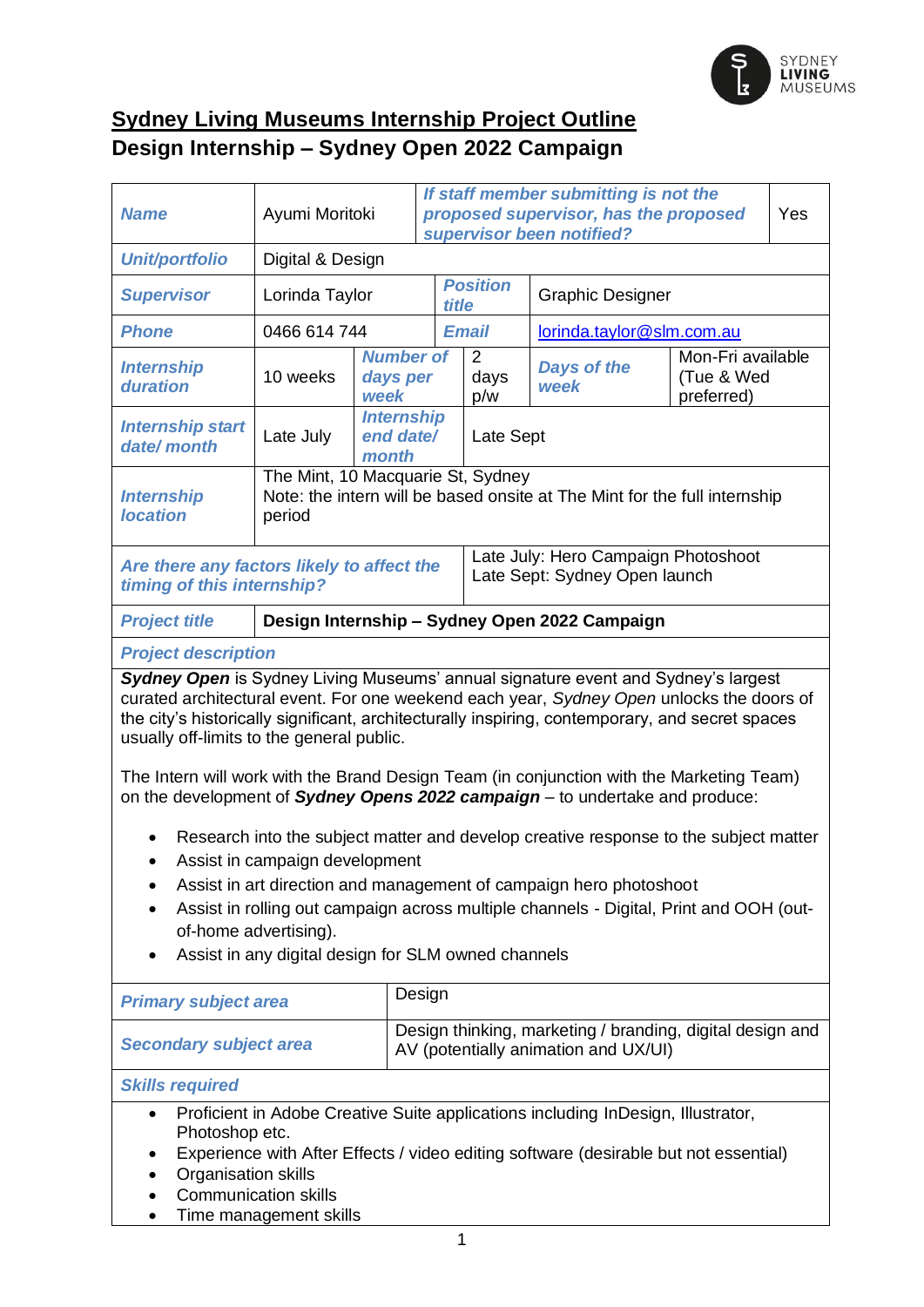*Aims of engaging an intern*

An intern will gain first-hand experience in the real creative environment. An intern will be assigned to a large-scale multidisciplinary project which provides opportunity to get a broad experience in all the different aspects of the design world.

An intern will bring in a fresh perspective and insights to the project as well as new creative resources and technologies that we are not aware of.

| <b>Outputs/deliverables</b>                                                                                                                                                          |                                                                                                                                                            |     |                                        |                                                            |  |
|--------------------------------------------------------------------------------------------------------------------------------------------------------------------------------------|------------------------------------------------------------------------------------------------------------------------------------------------------------|-----|----------------------------------------|------------------------------------------------------------|--|
| 1.                                                                                                                                                                                   | Learn the real design process and exposure to creative collaboration with<br>other designers and handling of internal stakeholders needs.                  |     |                                        |                                                            |  |
| 2.                                                                                                                                                                                   | Gain understanding and exposure to the complexities in the delivery of large<br>Campaign Photoshoot                                                        |     |                                        |                                                            |  |
| 3.                                                                                                                                                                                   | Work on large multi-channel campaign - Digital Advertising, Print Collateral<br>and OOH Applications                                                       |     |                                        |                                                            |  |
| 4.                                                                                                                                                                                   | Develop operational Event Collateral                                                                                                                       |     |                                        |                                                            |  |
| <b>Milestones</b>                                                                                                                                                                    |                                                                                                                                                            |     |                                        |                                                            |  |
| <b>Week 1-2</b>                                                                                                                                                                      | Project orientation, induction to the team and setting of work plan. Research<br>into the project subject matter, audience insights and idea generation.   |     |                                        |                                                            |  |
| Week 3-4                                                                                                                                                                             | Work closely with branding and marketing designers to produce print and<br>digital design collateral.                                                      |     |                                        |                                                            |  |
| <b>Week 5-6</b>                                                                                                                                                                      | Work with lead campaign designer to<br>brief, art direct and produce hero building campaign photoshoot<br>develop of final campaign deck for exec approval |     |                                        |                                                            |  |
| <b>Week 7-8</b>                                                                                                                                                                      | Rollout of campaign across all channels; print, digital advertising, and OOH<br>applications                                                               |     |                                        |                                                            |  |
| <b>Week 9-10</b>                                                                                                                                                                     | Work with lead digital designer on key SLM website assets and gain exposure<br>to digital UX/UI design for a large event                                   |     |                                        |                                                            |  |
| Are there any special opportunities for the intern to communicate/present their<br>experience and findings? (eg. publish on SLM website or SLM intranet, present at<br>team meeting) |                                                                                                                                                            |     |                                        |                                                            |  |
| Intern will have opportunities to share their research outcomes and present his/her ideas and<br>design to the internal design team.                                                 |                                                                                                                                                            |     |                                        |                                                            |  |
| <b>Work space and requirements</b>                                                                                                                                                   |                                                                                                                                                            |     |                                        |                                                            |  |
| Have you secured the necessary facilities for the internship period?                                                                                                                 |                                                                                                                                                            |     |                                        |                                                            |  |
| Yes                                                                                                                                                                                  |                                                                                                                                                            |     |                                        |                                                            |  |
| Has a specific workspace/desk been<br>identified for use by the intern?                                                                                                              |                                                                                                                                                            | Yes | <b>Please specify</b><br>desk location | An intern can use<br>the graphic design<br>manager's desk. |  |
| <b>Phone line / SLM Teams Access</b>                                                                                                                                                 |                                                                                                                                                            | Yes |                                        |                                                            |  |
| <b>Network access</b>                                                                                                                                                                |                                                                                                                                                            | Yes |                                        |                                                            |  |